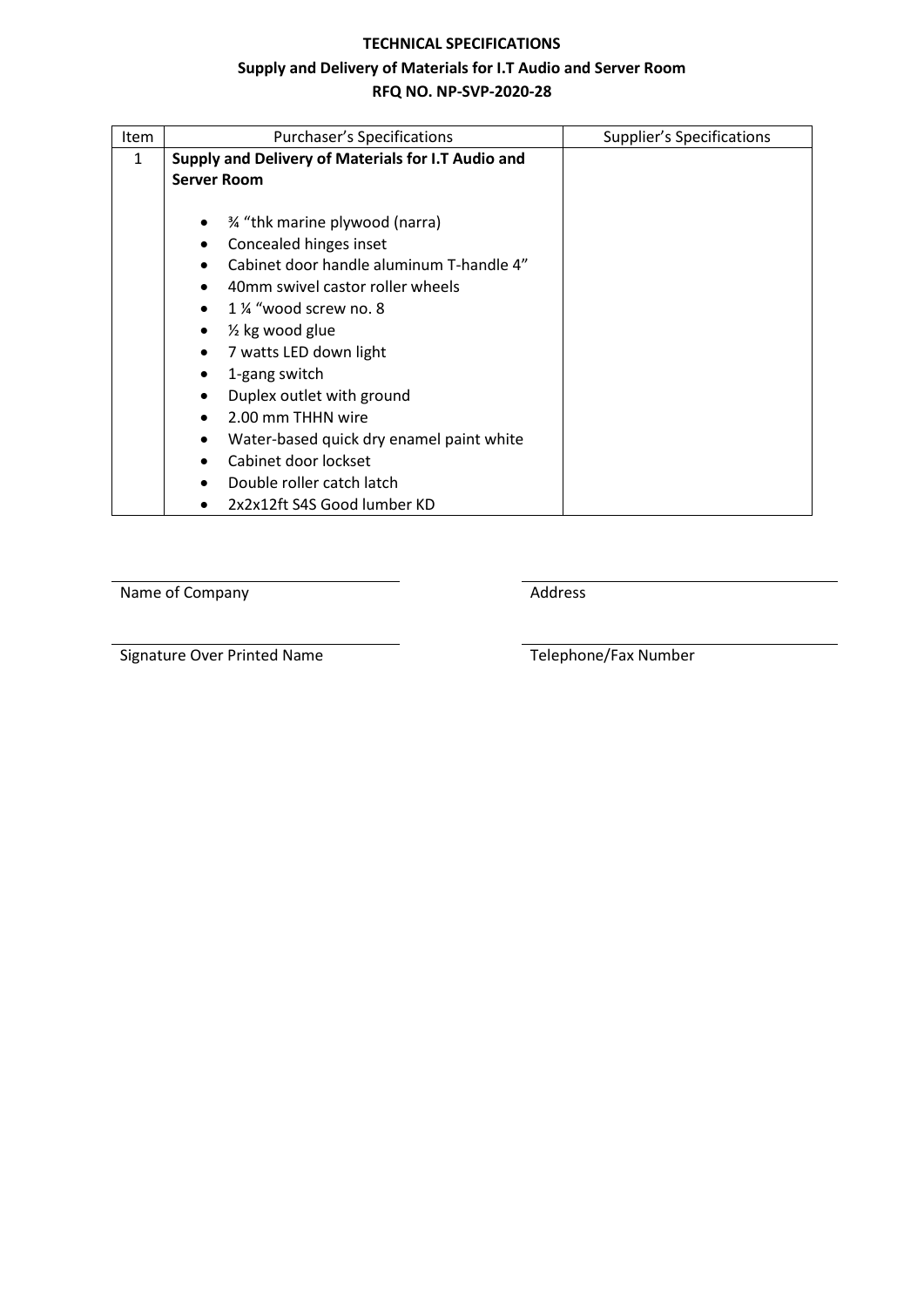## **PRICE SCHEDULE Supply and Delivery of Materials for I.T Audio and Server Room RFQ NO. NP-SVP-2020-28**

| Item<br>N <sub>o</sub> | Item Description                                                                      | Qty | Unit | ABC       | Unit Price | Amount |
|------------------------|---------------------------------------------------------------------------------------|-----|------|-----------|------------|--------|
|                        |                                                                                       |     |      |           |            |        |
|                        | <b>Supply and Delivery</b><br>of Materials for I.T<br><b>Audio and Server</b><br>Room |     | Lot  | 50,005.00 |            |        |
|                        | <b>Total Amount</b>                                                                   |     |      |           |            |        |

• All prices offered (unit price and total bid price) must be typed or written in indelible ink

After having carefully read and accepted your conditions, I/We quote you on the item/s at prices noted above.

Name of Company **Address** 

Signature Over Printed Name Telephone/Fax Number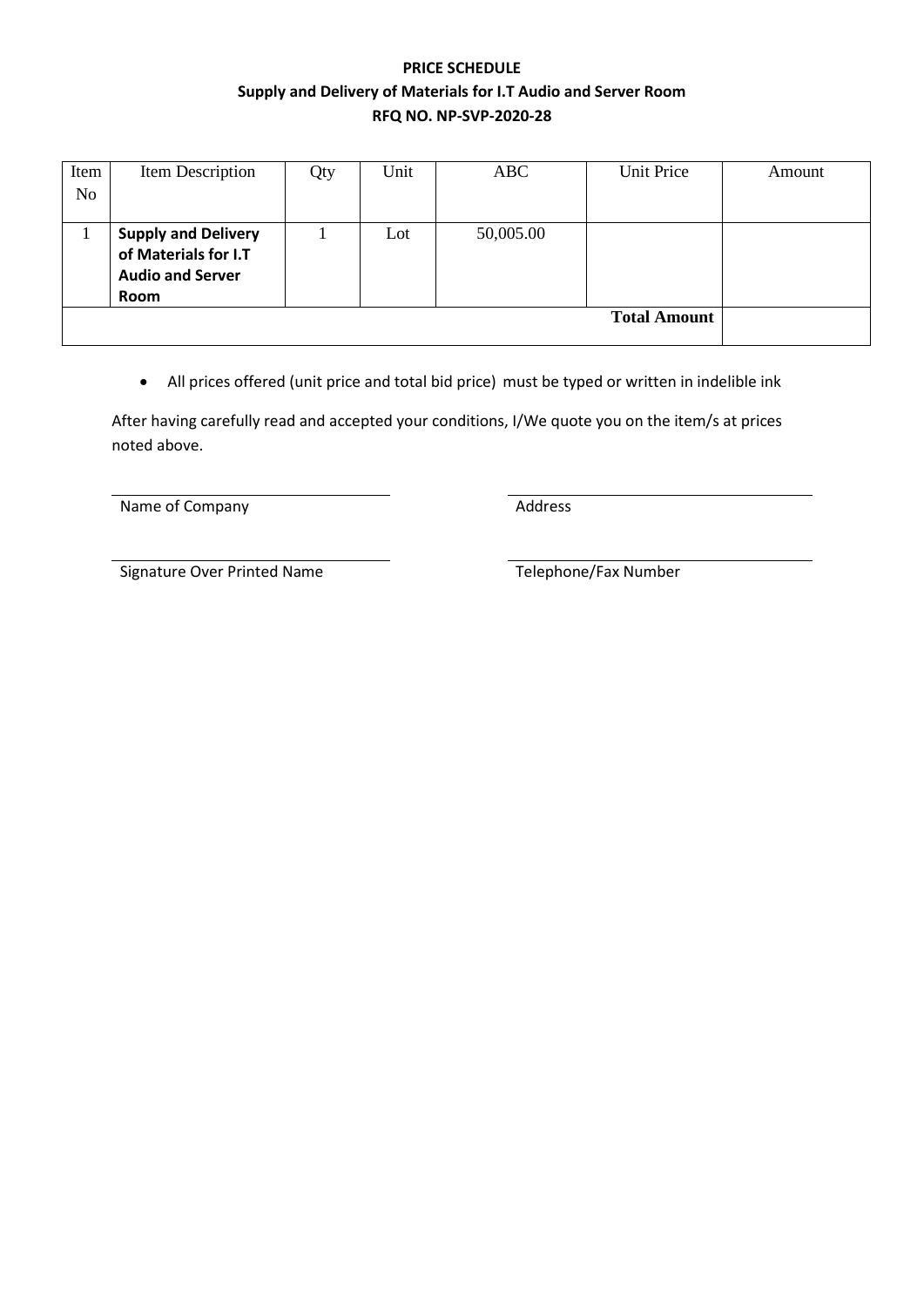

Republic of the Philippines Department of Health **BUREAU OF QUARANTINE** Port Area, Manila



#### REQUEST FOR QUOTATION

### **SUPPLY AND DELIVERY OF MATERIALS FOR I.T AUDIO AND SERVER ROOM RFQ NO. NP-SVP-2020-28**

The Bureau of Quarantine (BOQ), hereinafter referred to as "the Purchaser", requires the **Supply and Delivery of Materials for I.T Audio and Server Room** The details of the project are as follows:

| Name of Project: | Supply and Delivery of Materials for I.T Audio and Server Room |
|------------------|----------------------------------------------------------------|
| Location:        | <b>BOQ, Port Area, Manila</b>                                  |
| Description:     | Please use the attached RFQ, Tech Specs. and Price Schedule    |
| ABC:             | Fifty Thousand Five Pesos Only (Php 50,005.00)                 |
| Delivery period: | Nine (9) Calendar Days upon issuance of NTP                    |

- 1. Bidding procedures will be conducted in accordance with the Revised Implementing Rules and Regulations of Republic Act 9184 (R.A. 9184).
- 2. Quotations must be delivered at the Procurement Section,  $2^{fF}$ , Bureau of Quarantine,  $25^{th}$  St., Port Area, Manila on or before 10:00AM **December 1, 2020**
- 3. Opening of quotation shall be on 10:00AM **December 1, 2020** at PE Conference Room, 25th A.C Delgado St., Port Area Manila
- 4. All quotations must be typed or written in indelible ink and must be placed in sealed envelope using the attached Price Schedule and Technical Specifications. Please include the following eligibility documents in the envelope:

**Mayor's/Business Permit PhilGEPS Registration Number Income/Business Tax Return Omnibus Sworn Statement**

- 5. Bids shall be valid for **ninety (90) calendar** days from the Opening of Bids.
- 6. DELIVERY SITE: **Bureau of Quarantine, 25th and A.C Delgado St., Port Area Manila**
- 7. The BOQ reserves the right to accept or reject any quotation, and to annul the bidding process and reject all quotations at any time prior to Contract award, without thereby incurring any liability to the affected bidder or bidders and to waive any minor defects or infirmities therein and to accept such quotation as may be considered advantageous to the government.
- 8. Bidders are entitled to one (1) bid only, otherwise, all bids made shall automatically be rejected.

#### **CARLOS DELA REYNA JR., MD, MDM**

Chairperson, Bids and Awards Committee Bureau of Quarantine, 25<sup>th</sup> St., Port Area, Manila 318-7500 loc 117